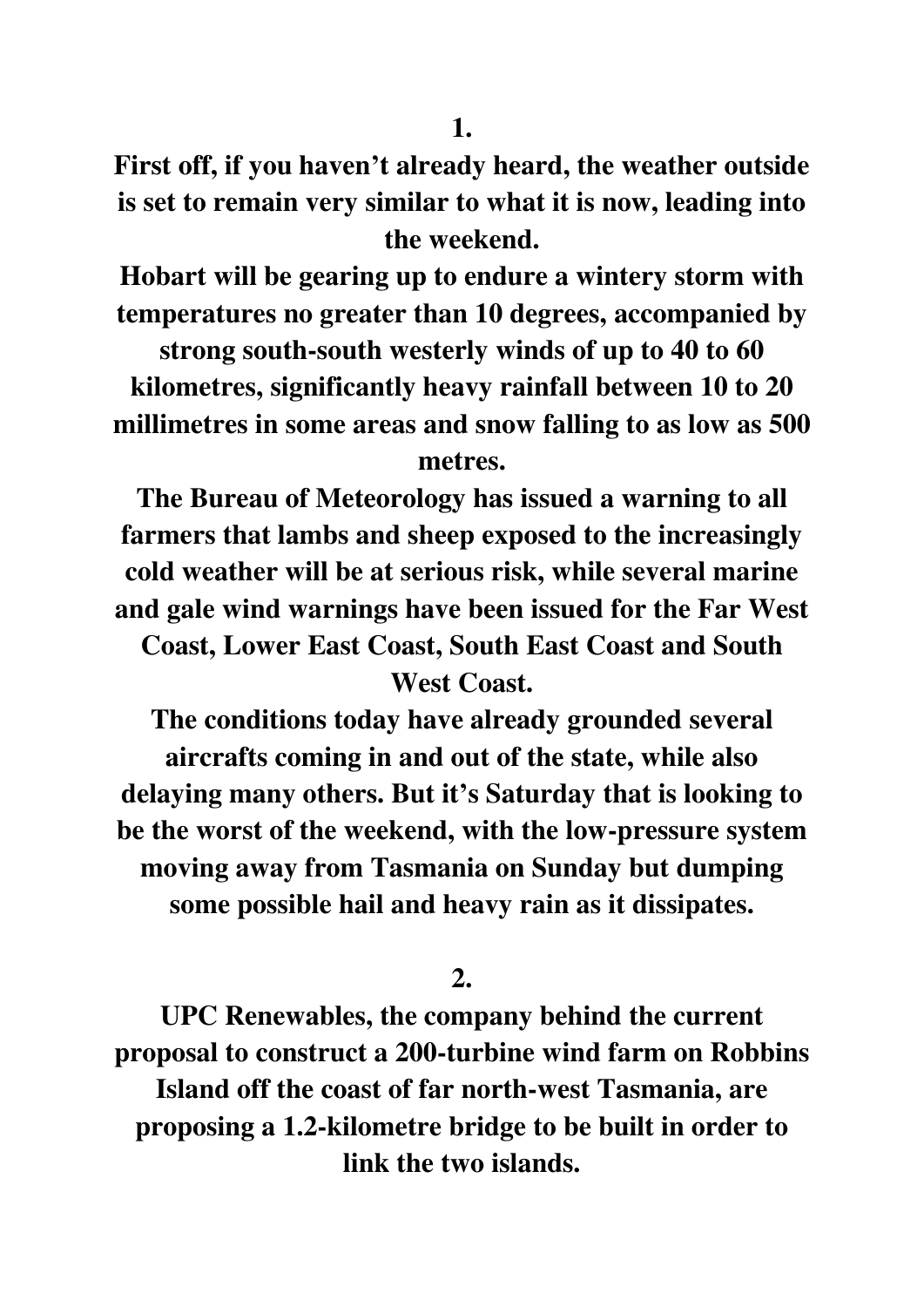**The initial proposal of a causeway and bridge structure has been overlooked, instead opting for a new and innovative design in the form of a straight 1.2-kilometre bridge in Robins Passage.** 

**This would connect mainland Tasmania at Montagu to Robins Island, where a 170-kilometre transmission line will carry power from the wind farm to another UPC Renewables proposed energy park at inland Jim's Plains, and then fed into the grid at either Sheffield or Hampshire.** 

**The proposal for the wind farm is set to be lodged in the coming months, while more details of the bridge and connecter cables will need to be approved by the Circular Head Council and TasNetworks.** 

## **3.**

**A Tasmanian paper mill is leading the way in an environmentally friendly process that's attempting to use paper wastage to power old electric-vehicle batteries. The Norsk Skog paper mill at Boyer, in conjunction with the Circa Group, now processes a non-toxic solvent called cyrene, a by-product of the papermaking process. The company hopes to replace the pre-existing harmful solvents used in pharmaceutical manufacturing to essentially create a bio-solvent. But it is through the UK's Research and Innovation funding, as part of the Faraday Battery Challenge, that Norsk Skog will develop the cyrene to be used to create cost-effective, recyclable lithium ion batteries that will power electrical cars.**